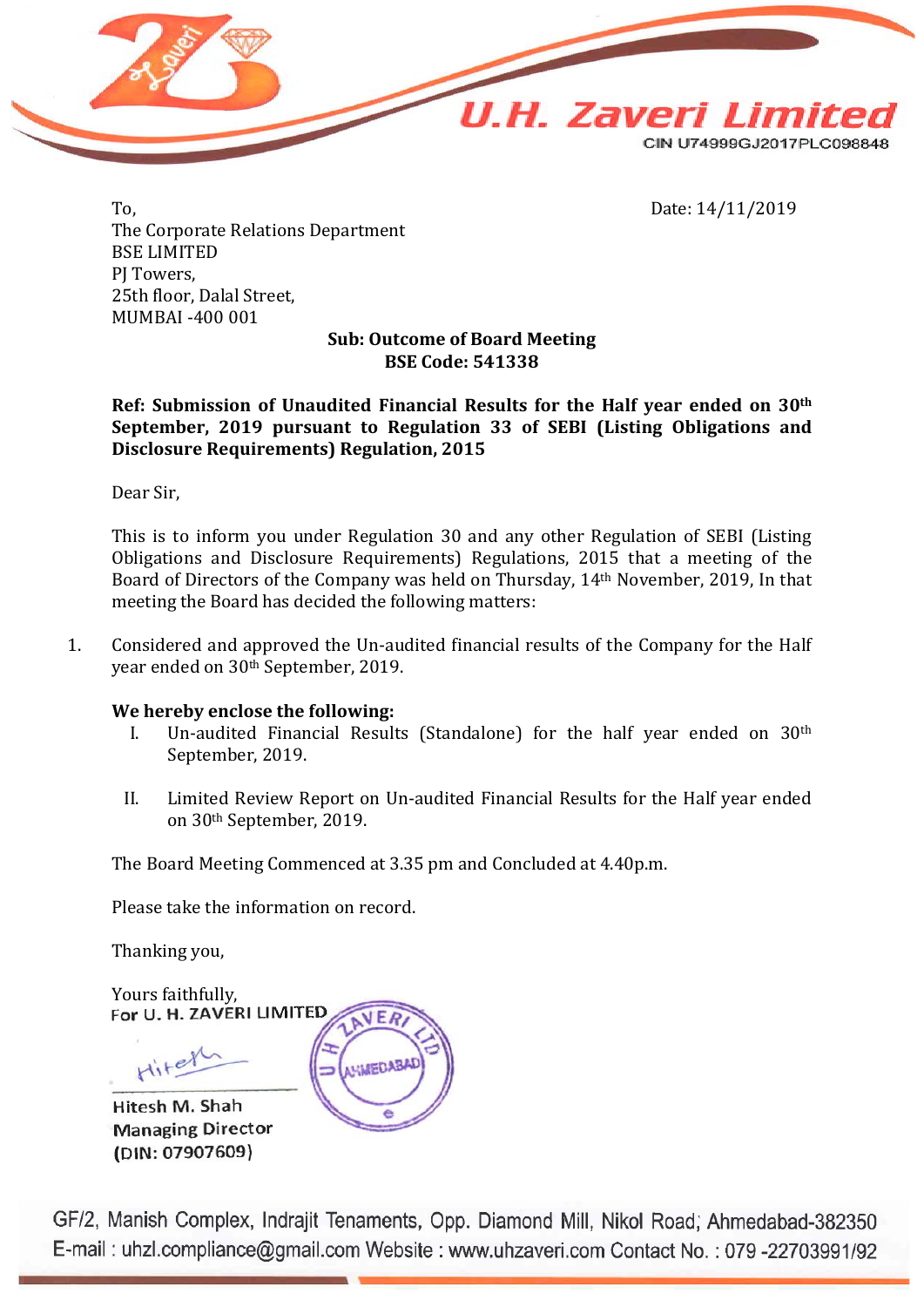| <b>U.H. Zaveri Limited</b>                                                      |                                         |                                    |  |  |  |  |
|---------------------------------------------------------------------------------|-----------------------------------------|------------------------------------|--|--|--|--|
| STATEMENT OF ASSET & LIABLITIES AS ON 30th SEPTEMBER, 2019                      |                                         |                                    |  |  |  |  |
|                                                                                 |                                         | (In Lacs)                          |  |  |  |  |
| <b>Particulars</b>                                                              | <b>Half Year Ended</b><br>on 30/09/2019 | <b>Year Ended on</b><br>31/03/2019 |  |  |  |  |
|                                                                                 | <b>Un-Audited</b>                       | <b>Audited</b>                     |  |  |  |  |
| <b>I. EQUITY AND LIABILITIES</b>                                                |                                         |                                    |  |  |  |  |
| (1) Shareholder's Funds                                                         |                                         |                                    |  |  |  |  |
| (a) Share Capital                                                               | 611.64                                  | 611.64                             |  |  |  |  |
| (b) Reserves and Surplus                                                        | 692.67                                  | 685.71                             |  |  |  |  |
| (2) Share Application money pending allotment                                   |                                         |                                    |  |  |  |  |
|                                                                                 |                                         |                                    |  |  |  |  |
| (3) Non-Current Liabilities                                                     |                                         |                                    |  |  |  |  |
| (a) Long-Term Borrowings<br>(b) Deferred Tax Liabilities (Net)                  | 8.05                                    | 8.27                               |  |  |  |  |
| (c) Other Long Term Liabilities                                                 |                                         | 0.17                               |  |  |  |  |
| (d) Long Term Provisions                                                        |                                         |                                    |  |  |  |  |
| s                                                                               |                                         |                                    |  |  |  |  |
| (4) Current Liabilities                                                         |                                         |                                    |  |  |  |  |
| (a) Short-Term Borrowings                                                       |                                         |                                    |  |  |  |  |
| (b) Trade Payables                                                              | 30.36                                   | 36.12                              |  |  |  |  |
| (i) Total Outstanding dues of micro enterprises and small enterprises           |                                         |                                    |  |  |  |  |
| (ii) Total Outstanding dues of creditors other than micro enterprises and small |                                         |                                    |  |  |  |  |
| enterprises                                                                     |                                         |                                    |  |  |  |  |
| (c) Other Current Liabilities                                                   | 1.00                                    | 3.00                               |  |  |  |  |
| (d) Short-Term Provisions                                                       |                                         | 1.00                               |  |  |  |  |
| <b>Total Equity &amp; Liabilities</b>                                           | 1,343.72                                | 1,345.91                           |  |  |  |  |
| <b>II.ASSETS</b>                                                                |                                         |                                    |  |  |  |  |
| (1) Non-Current Assets                                                          |                                         |                                    |  |  |  |  |
| (a) Fixed Assets (Net)                                                          |                                         |                                    |  |  |  |  |
| (i) Property, Plant and Equipment                                               | 21.93                                   | 24.20                              |  |  |  |  |
| (ii) Intangible Assets                                                          |                                         |                                    |  |  |  |  |
| (iii) Capital Work in Progress                                                  |                                         |                                    |  |  |  |  |
| (b) Non-current investments                                                     |                                         |                                    |  |  |  |  |
| (c) Deferred tax assets (net)                                                   |                                         |                                    |  |  |  |  |
| (d) Long term loans and advances                                                | 4.80                                    | 4.80                               |  |  |  |  |
| (e) Other non-current assets                                                    |                                         |                                    |  |  |  |  |
| (2) Current Assets                                                              |                                         |                                    |  |  |  |  |
| (a) Current investments                                                         |                                         |                                    |  |  |  |  |
| (b) Inventories                                                                 | 361.35                                  | 312.59                             |  |  |  |  |
| (c) Trade receivables                                                           | 868.62                                  | 862.41                             |  |  |  |  |
| (d) Cash and cash equivalents                                                   | 85.25                                   | 139.13                             |  |  |  |  |
| (e) Short-term loans and advances                                               |                                         |                                    |  |  |  |  |
| (f) Other current assets                                                        | 1.77                                    | 2.78                               |  |  |  |  |
| <b>Total Assets</b>                                                             | 1,343.72                                | 1,345.91                           |  |  |  |  |

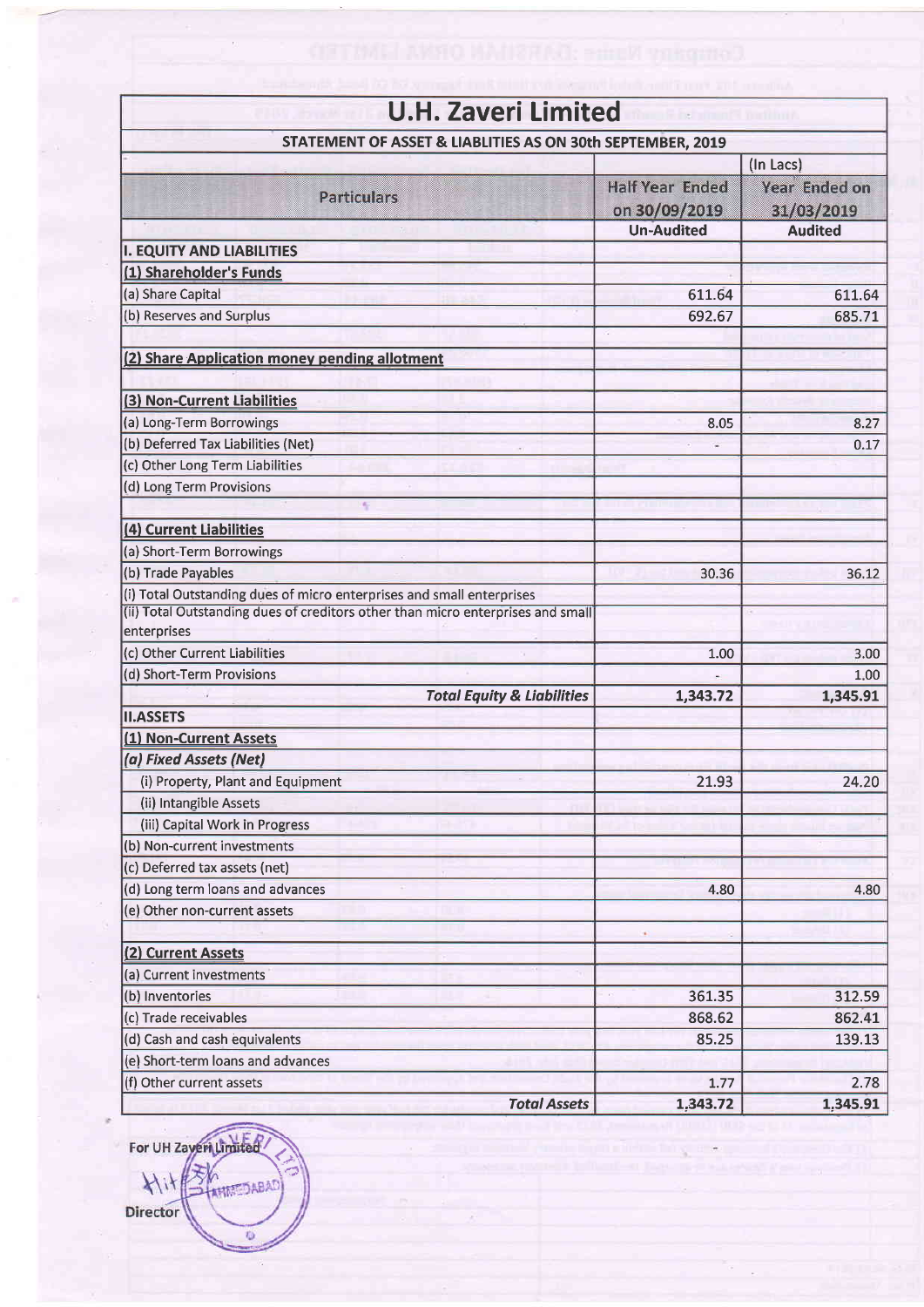|        |                                                                                                                                                                     | <b>U.H. Zaveri Limited</b>              |                                         |                                                   |                                    |                                    |
|--------|---------------------------------------------------------------------------------------------------------------------------------------------------------------------|-----------------------------------------|-----------------------------------------|---------------------------------------------------|------------------------------------|------------------------------------|
|        | STATEMENT OF FINANCIAL RESULTS FOR THE PERIOD ENDED ON 30TH SEPTEMBER, 2019                                                                                         |                                         |                                         |                                                   |                                    | (In Lacs)                          |
| Sr. No | <b>Particulars</b>                                                                                                                                                  | <b>Half Yaer Ended</b><br>on 30/09/2019 | <b>Half Yaer Ended</b><br>on 30/09/2018 | <b>Half Yaer</b><br><b>Ended on</b><br>31/03/2019 | <b>Year Ended on</b><br>31/03/2019 | <b>Year Ended on</b><br>31/03/2018 |
|        |                                                                                                                                                                     | Unaudited                               | Unaudited                               | Audited                                           | Audited                            | Audited                            |
|        | Revenue from operations                                                                                                                                             | 294.75                                  | 608.79                                  | 273.69                                            | 882.49                             | 1,627.71                           |
| n      | Other Income                                                                                                                                                        |                                         |                                         |                                                   |                                    |                                    |
| Ш      | Total Revenue (I+II)                                                                                                                                                | 294.75                                  | 608.79                                  | 273.69                                            | 882.49                             | 1,627.71                           |
| IV     | <b>Expenses:</b>                                                                                                                                                    |                                         |                                         |                                                   |                                    |                                    |
|        | Cost of materials consumed                                                                                                                                          |                                         |                                         |                                                   | 960.32                             | 1,804.01                           |
|        | Purchase of Stock-in-Trade                                                                                                                                          | 240.57                                  | 725.75                                  | 234.57                                            |                                    |                                    |
|        | Changes in inventories of finished goods, work-in-progress and<br>Stock-in-Trade                                                                                    | 31.83                                   | (131.34)                                | 32.70                                             | (95.33)                            | (263, 78)                          |
|        | <b>Employee Benefit Expense</b>                                                                                                                                     | 4.65                                    | 4.12                                    | 2.33                                              | 6.46                               | 13.23                              |
|        | <b>Financial Costs</b>                                                                                                                                              | 0.02                                    | 0.01                                    | $\sim$                                            | 0.01                               | 0.01                               |
|        | Depreciation and Amortization Expense                                                                                                                               | 2.28                                    | 1.02                                    | 2.53                                              | 3.57                               | 2.04                               |
|        | <b>Other Expenses</b>                                                                                                                                               | 5.82                                    | 1.30                                    | 5.65                                              | 4.74                               | 3.72                               |
|        | <b>Total Expense</b>                                                                                                                                                | 285.17                                  | 600.86                                  | 277.78                                            | 879.77                             | 1,559.23                           |
| v      | Profit before exceptional and extraordinary items and tax                                                                                                           | 9.58                                    | 7.93                                    | (4.09)                                            | 2.72                               | 68.48                              |
| VI.    | <b>Exceptional Items</b>                                                                                                                                            | $\sim$                                  | ÷                                       | Ξ                                                 | $\overline{\phantom{a}}$           | 57.53                              |
|        |                                                                                                                                                                     |                                         |                                         |                                                   |                                    |                                    |
| VII    | Profit before extraordinary items and tax (V - VI)                                                                                                                  | 9.58                                    | 7.93                                    | (4.09)                                            | 2.72                               | 10.95                              |
| VIII   | <b>Extraordinary Items</b><br>٠                                                                                                                                     | $\ddot{\phantom{a}}$                    | p.                                      | $\sim$                                            | ¥                                  | ×                                  |
| ĐX.    | Profit before tax (VII - VIII)                                                                                                                                      | 9.58                                    | 7.93                                    | [4.09]                                            | 2.72                               | 10.95                              |
| x      | <b>Tax expense:</b>                                                                                                                                                 |                                         |                                         |                                                   |                                    |                                    |
|        | (1) Current tax                                                                                                                                                     | 2.90                                    | 2.40                                    | (1.40)                                            | 1.00                               | 8.38                               |
|        | (2) Deferred tax                                                                                                                                                    | ÷                                       | $\sim$                                  | $\tilde{\phantom{a}}$                             | 0.12                               | 0.05                               |
|        |                                                                                                                                                                     | 6.69                                    | 5.53                                    | (2.69)                                            | 1.60                               | 2.52                               |
| XI     | Profit(Loss) from the perid from continuing operations<br>Less: Dividend                                                                                            | ×                                       | ×.                                      | ٠                                                 | $\overline{\phantom{a}}$           | $\sim$                             |
|        | Less: Tax on Dividend                                                                                                                                               | $\overline{\phantom{a}}$                | $\sim$                                  | ٠                                                 | ÷                                  | $\overline{\phantom{a}}$           |
|        |                                                                                                                                                                     |                                         |                                         |                                                   |                                    |                                    |
| XII    | Balance carried Forward to Balance Sheet                                                                                                                            | 6.69                                    | 5.53                                    | (2.69)                                            | 1.60                               | 2.52                               |
| XIII   | Paid-up Equity share capital (at par Value of Rs.10 each)                                                                                                           | 6,11,64,000.00                          | 6,11,64,000.00                          | 6,11,64,000.00                                    | 6,11,64,000.00                     | 3,98,64,000.00                     |
| XIV    | Reserves excluding revaluation reserves                                                                                                                             | ٠                                       | $\omega$                                | $\rightarrow$                                     |                                    | $\sim$                             |
|        |                                                                                                                                                                     |                                         |                                         |                                                   |                                    |                                    |
| XV     | a)Earning per equity share before Exceptinal items                                                                                                                  |                                         |                                         |                                                   |                                    | 0.07                               |
|        | $(1)$ Basic                                                                                                                                                         | 0.11                                    | 0.09<br>0.09                            | (0.04)<br>(0.04)                                  | 0.03<br>0.03                       | 0.07                               |
|        | (2) Diluted                                                                                                                                                         | 0.11                                    |                                         |                                                   |                                    |                                    |
|        | b)Earning per equity share after Exceptinal items                                                                                                                   |                                         |                                         |                                                   |                                    |                                    |
|        | $(1)$ Basic                                                                                                                                                         | 0.11                                    | 0.09                                    | (0.04)                                            | 0.03                               | 0.07                               |
|        | (2) Diluted                                                                                                                                                         | 0.11                                    | 0.09                                    | (0.04)                                            | 0.03                               | 0.07                               |
|        | Notes:                                                                                                                                                              |                                         |                                         |                                                   |                                    |                                    |
|        | 1). The above Financial Results were reviewed by the Audit Committee and Approved by the Board of Directors at their respective Meeting held on 14th November, 2019 |                                         |                                         |                                                   |                                    |                                    |
|        | 2) The Company's business activity fall within a singal primary business segment.<br>3). Previous year's figures are re-grouped, re-classified wherever necessary.  |                                         |                                         |                                                   |                                    |                                    |
|        |                                                                                                                                                                     |                                         |                                         |                                                   |                                    |                                    |
|        |                                                                                                                                                                     |                                         |                                         | By order of the Board of Directors                |                                    |                                    |
|        | For U.H. ZAVERI LTD                                                                                                                                                 |                                         |                                         |                                                   |                                    |                                    |
|        |                                                                                                                                                                     |                                         |                                         |                                                   |                                    |                                    |
|        | Date: 14.11.2019                                                                                                                                                    |                                         |                                         |                                                   |                                    |                                    |
|        | Place: Ahmedabad                                                                                                                                                    |                                         |                                         | <b>Director</b>                                   |                                    |                                    |

**VERT** itersh AHMEDABAD ō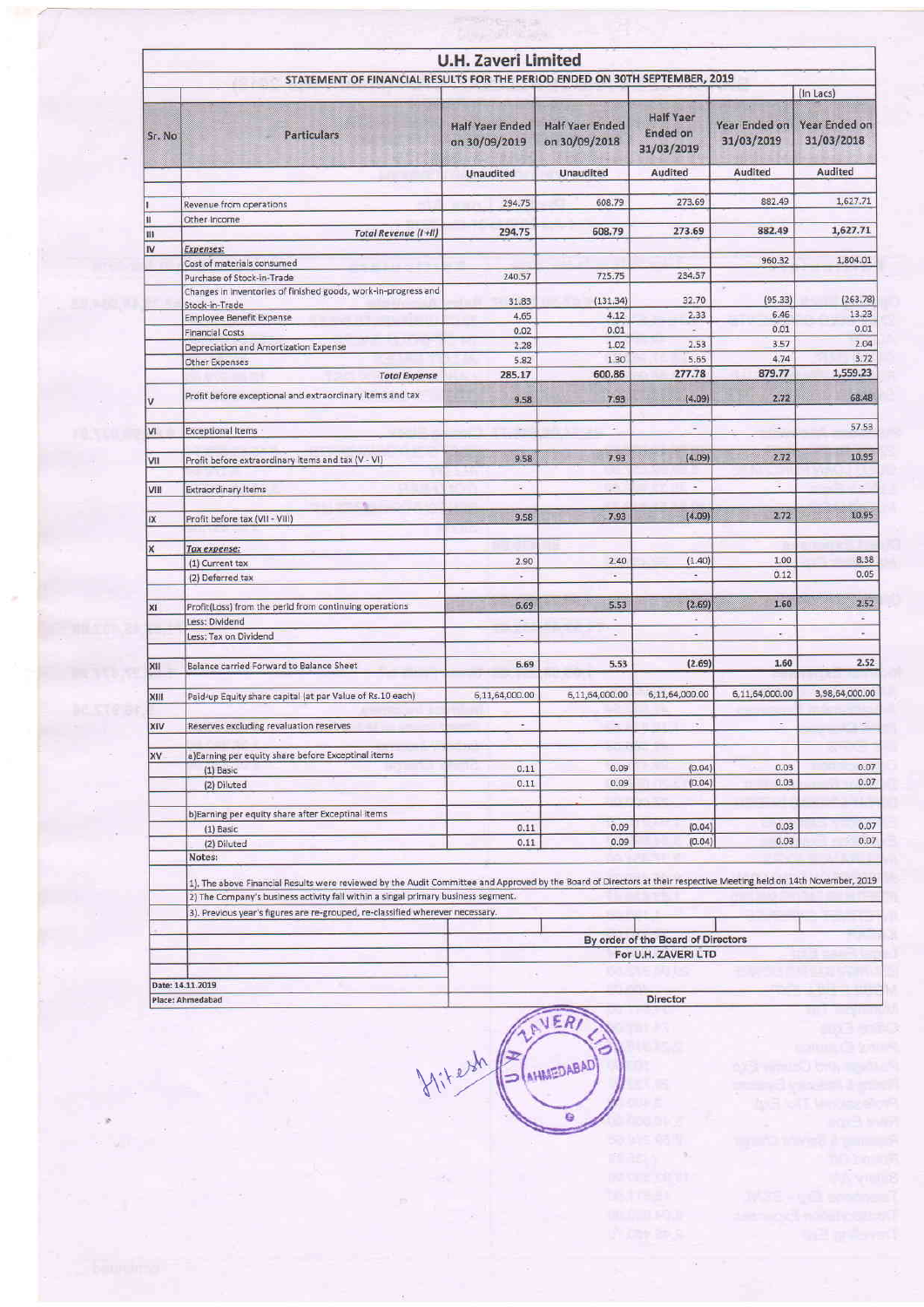# **U.H. Zaveri Limited**

## **CASH FLOW STATEMENT FOR THE YEAR ENDED 30 SEPTEMBER, 2019**

| <b>PARTICULARS</b>                                                 | Half Yaer Ended on<br>30/09/2019<br>(Uuaudited) | Year Ended on<br>31/03/2019<br>(Audited) |
|--------------------------------------------------------------------|-------------------------------------------------|------------------------------------------|
| A. Cash Flow from Operating Activity                               |                                                 |                                          |
| Profit before Taxation and Extra Ordinary Items                    | 9.58                                            | 2.71                                     |
| Add: Non Cash & Non Operating Expenses                             |                                                 |                                          |
| Depreciation                                                       | 2.28                                            | 3.57                                     |
| <b>Interest Expenses</b>                                           | 0.02                                            | 0.51                                     |
| Preliminary Expenses Write Off                                     |                                                 |                                          |
| Operating Profit before Working Capital Changes<br>Adjustment for; | 11.88                                           | 6.79                                     |
| (Increase) / Decrease in Inventory                                 | (48.76)                                         |                                          |
| (Increase) / Decrease in Debtors                                   | (6.21)                                          | (95.33)                                  |
| (Increase) / Decrease in Other Current Assets                      | 1.01                                            | 364.15                                   |
| (Increase) / Decrease in Loans & Advances                          |                                                 | (2.53)                                   |
| Increase / (Decrease) in Trade Payable                             | (5.76)                                          |                                          |
| Increase / (Decrease) in Current Liabilities                       | (4.04)                                          | (189.05)                                 |
| Increase / (Decrease) in Provisions                                |                                                 | (9.37)                                   |
| Cash Generated from Operation                                      | (51.88)                                         | 74.66                                    |
| <b>Taxes Paid</b>                                                  | 2.90                                            |                                          |
| Net Cash Flow from Operating Activities                            | (54.78)                                         | 74.66                                    |
| <b>B. Cash Flow from Investing Activity</b>                        |                                                 |                                          |
| (Increase) / Decrease in Fixed Assets (net)                        | 2.27                                            | (14.47)                                  |
| (Increase) / Decrease in Investments & Accured Interest Thereon    |                                                 |                                          |
| Net Cash Flow from Investing Activities                            | 2.27                                            | (14.47)                                  |
| C. Cash Flow from Financing Activity                               |                                                 |                                          |
| Proceeds from Issue of Shares                                      |                                                 | 222.00                                   |
| Proceeds from Securities Premium                                   |                                                 | 558.37                                   |
| Increase / (Decrease) in Long term Borrowings                      | 0.22                                            | 8.09                                     |
| (Increase )/ Decrease in Previous year retained Earnnge            |                                                 | 6.21                                     |
| <b>Interest Expenses</b>                                           | 0.02                                            | (51.00)                                  |
| Net Cash Flow from Financing Activities                            | 0.24                                            | 743.67                                   |
| Net Increase / (Decrease) in Cash & Cash Equivalents               | (52.27)                                         | 126.05                                   |
| Opening Balance of Cash & Cash Equivalents                         | 139.13                                          | 13.07                                    |
| Closing Balance of Cash & Cash Equivalents                         | 85.25                                           | 139.13                                   |
| Net Increase / (Decrease) in Cash & Cash Equivalents               | (53.88)                                         | 126.06                                   |